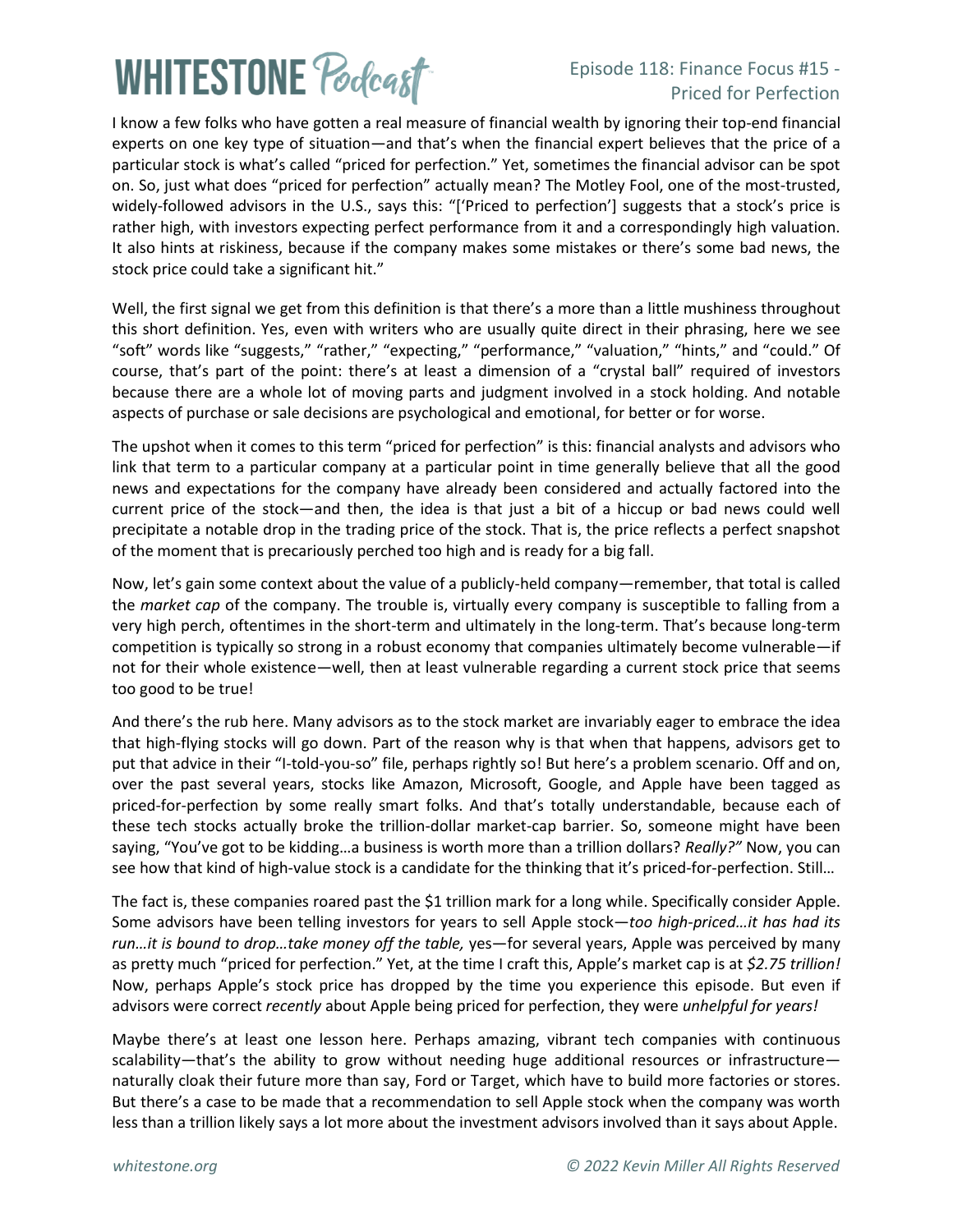# **WHITESTONE Podcast**

#### Episode 118: Finance Focus #15 - Priced for Perfection

This priced-to-perfection idea also plays a key role in interesting areas of modern organizations. Take Tom Brady, the NFL football player considered by many to be a GOAT, the Greatest of All Time! After leading the Patriots to an unprecedented six Super Bowl wins over 20 years—and breaking many records along the way—Brady and the Patriots could not reach a mutually-agreeable contract for an extension of Brady's time with the Patriots. So the 42-year-old Brady—who *was* clearly near or at the twilight of his career—then went on to win yet another Super Bowl with the Tampa Bay Buccaneers.

So here's the question: was Brady "priced for perfection," a price tag too steep for the Patriots who as a team were challenged to also surround the 42-year-old Brady with the resources necessary for another Super Bowl title? Indeed, were the Patriots boneheaded because they couldn't return to the Super Bowl themselves with the resource-constrictions that came with a Brady contract? In short, could the Patriots have won another Super Bowl with Brady at the helm, or was Brady priced for perfection? There are millions of football fans who are "Monday-morning quarterbacks" who indeed believe the Patriots were boneheaded. But the Patriots had to be mindful of whether the Brady extension was so pricey that it would actually hurt the future of the Patriots, especially in the long-term. So. What do you think?

Here's another story to ponder. When the Blockbuster movie-video store chain was still in its heyday with many thousands of physical locations in the early 2000s, the leaders of the upstart company Netflix approached Blockbuster with an offer to sell Netflix to Blockbuster for a reported \$50 million. Well now, Blockbuster might well have bought Netflix if the price were lower, say, \$1 million, or even \$10 million. But was \$50 million priced for perfection? After all, Blockbuster might say, why hadn't Netflix obtained venture capital funding or perhaps closed a deal with CBS…or Disney? So, the deal didn't happen, and the rest is history, often widely perceived as a bonehead move by Blockbuster. But…that's in retrospect.

Here's the question: if Blockbuster had bought Netflix, would Blockbuster have had the maturity of corporate culture and the stewardship vision to pivot its entire business to a Netflix approach, which was still just mailing physical DVDs to customers at the time? Isn't it reasonable to believe Blockbuster would not or could not pivot…and so would have wasted \$50 million with the result of culturally, strategically, operationally smothering the Netflix baby in the Blockbuster household? You see, *priced for perfection* is ultimately interpreted by decision-makers in their unique context, for better or for worse! After all, very few organizations have the savvy and will to pivot radically. So. What do you think?

Hey, here's the good news about all this priced-for-perfection thinking. I really do mean, here's the *really good news* about all this! Every person has the opportunity to respond to a priced-for-perfection transaction. When Jesus was crucified on the Cross, the cost was very high—His life—and His delivery was sinless…perfect! Of course, the price for whosoever to enter the Kingdom of God is free—believers simply must accept the gift of grace by faith in order to become a part of the Kingdom of God! Then, we can expect to enjoy an amazing life in Christ in the here and now…*and* we are also fellow heirs with Christ for eternity! What a deal—priced for perfection, a perfection already delivered on our behalf by Jesus! Yes, Jesus Christ was willing to be the only true case in history of a transaction being *rightly* priced for perfection unto salvation for billions—and that transaction was rock-solid and eternal.

But. We are told by Jesus Himself to count the cost of discipleship. (Luke 14:25-33.) Hey, remember the story of the rich young man who approached Jesus about inheriting eternal life? Jesus challenged him on giving away his wealth…and the young man departed. (Mark 10:17-22). And, the Pharisees were unable or unwilling to value the Messiah event unfolding before them. However, unlike Apple, Brady or Netflix …where the future was unknown in each case…believers both *look back* upon the finished transaction at the Cross as rightly "priced for perfection" and *look ahead* to it being sustained for eternity!

But here's the rub. When we proclaim the Gospel, the hearer may reject the offer, or the hearer may enter the Kingdom of God and rejoice! Regardless, our essential, appointed privilege is to proclaim!